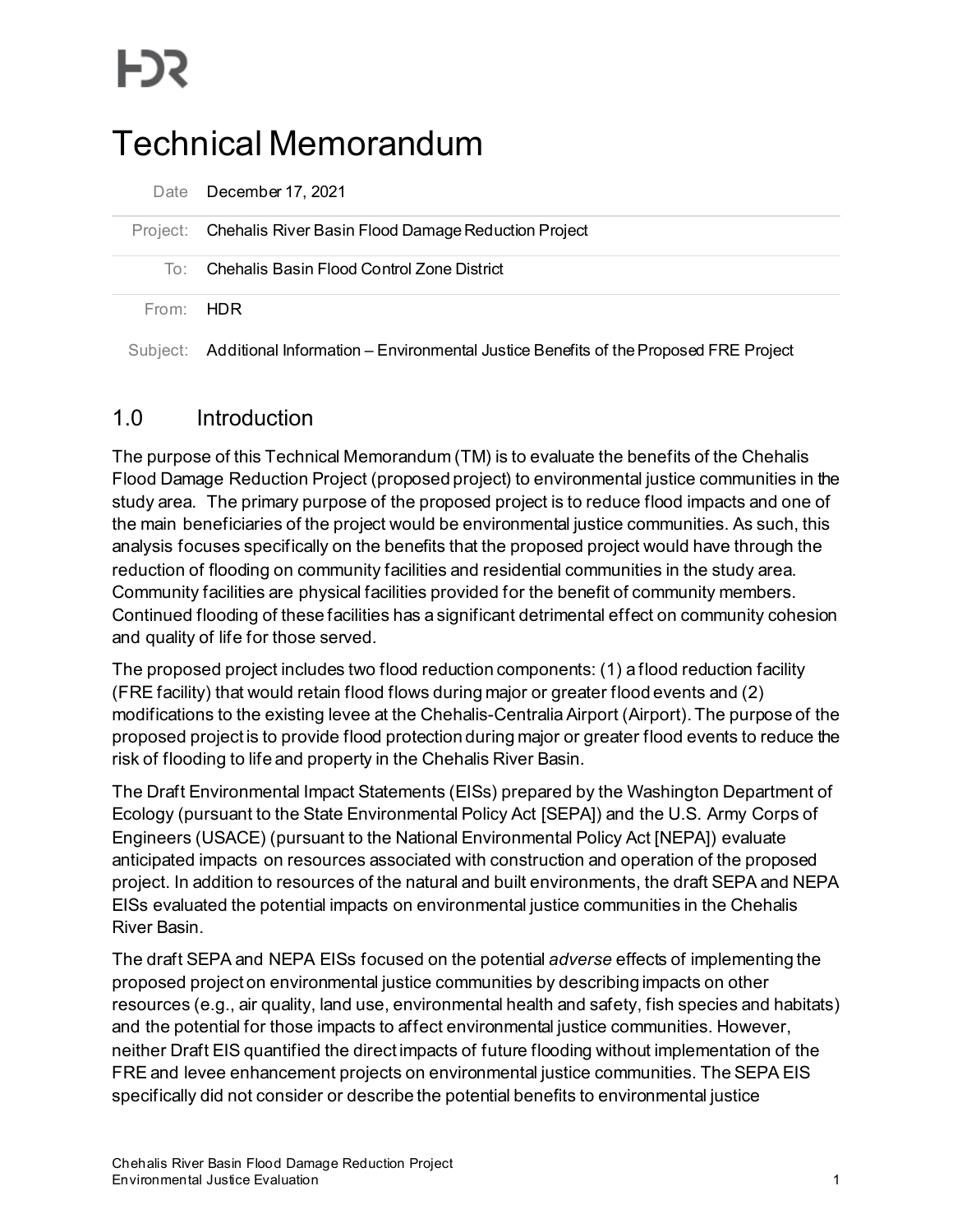communities from the reduction in flooding to structures and facilities that serve those communities. These benefits are the primary purpose of developing and operating the proposed project.

To identify and quantify the impacts on environmental justice communities that will occur if the proposed project is not developed and operated, the Chehalis Basin Flood Control Zone District (District) has supported the analysis contained in this TM prepared by HDR Engineering, Inc., the District's consultant. The District is providing this additional information for consideration by Ecology and the USACE to inform their preparation of Final EISs under SEPA and NEPA. Within the context of the EISs, the section that assesses the effects of not developing and operating the proposed project would be found in the alternatives analysis under the no action alternative. To the extent that these effects are negative, avoiding them by construction and operation of the proposed project could be termed a benefit of the project. In this TM, the term benefits is meant to convey the avoidance of significant negative effects to environmental justice communities.

The additional information presented in this TM provides a more detailed consideration of the potential *beneficial* effects of the proposed project by including modeled hydrology information for the Chehalis River Basin, specifically the projected increase in flooding due to climate change. It also includes a comparison of flooding impacts on environmental justice communities and the facilities that service those communities under the future conditions with and without the proposed project. The results indicate that the proposed project, when compared to a future without the project, provides flood protection to environmental justice community facilities through a reduction in the magnitude and extent of flooding in those communities and throughout Chehalis River Basin.

# 2.0 Environmental Justice Overview

Environmental justice is defined by the U.S. Environmental Protection Agency (USEPA) as the fair treatment and meaningful involvement of all people regardless of race, color, national origin, or income with respect to the development, implementation, and enforcement of environmental laws, regulations, and policies (USEPA 1998). The NEPA and SEPA EIS analyses utilized slightly different methodologies to identify environmental justice communities and potential impacts on those communities within the project study area. Both EISs classified environmental justice communities as including minority, low-income, or Native American Tribal groups. However, each EIS used a different approach to make the determination as to whether the presence of a minority, low-income, or Native American Tribal group would be classified as an environmental justice community.

## **2.1 Environmental Justice Communities**

The NEPA and SEPA EISs both evaluated U.S. Census Bureau block groups that intersect the EIS study area for the presence of environmental justice communities. Within the block groups, the percentage of minority or low-income populations within a given block group was evaluated and compared to the overall population of the study area.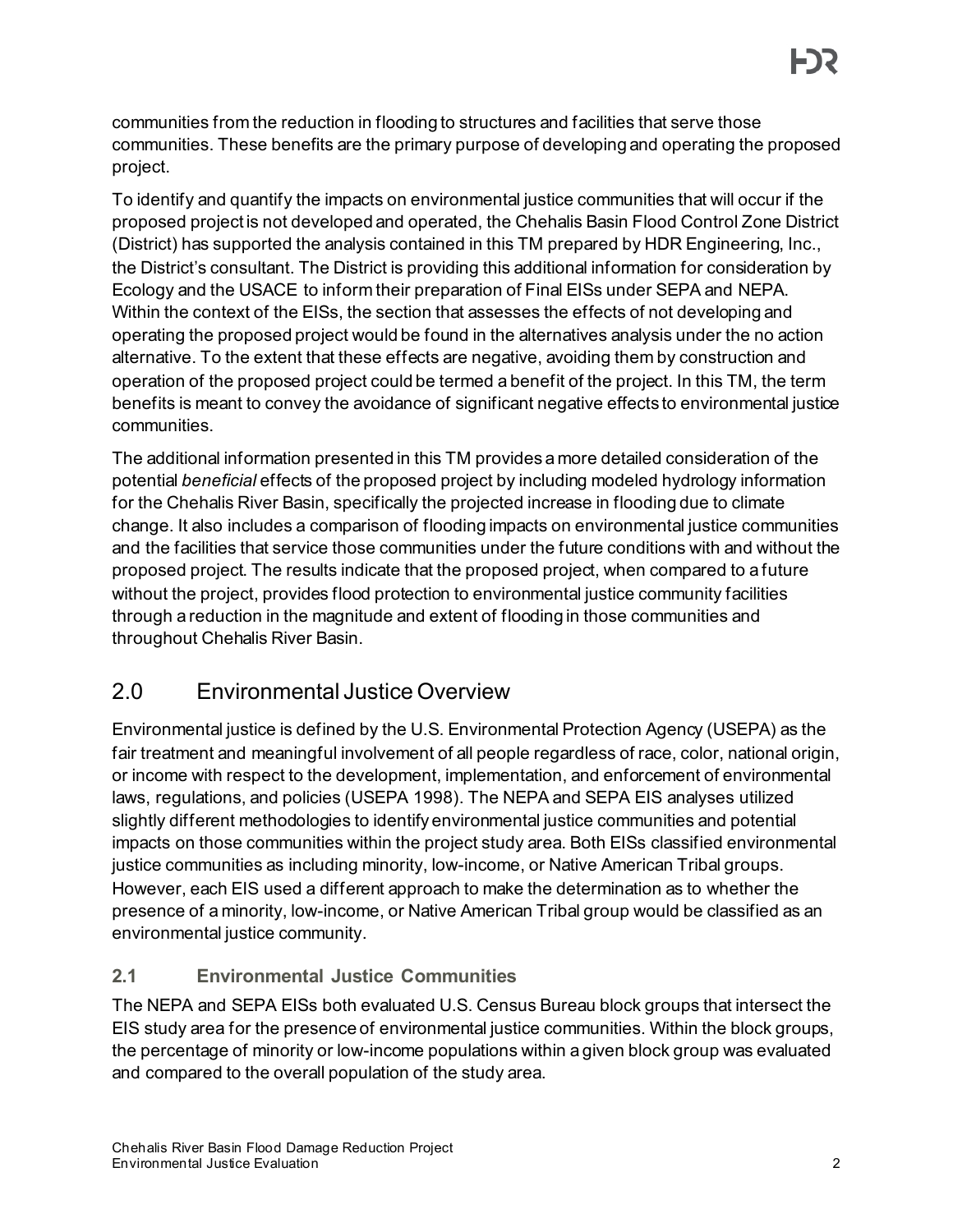## **2.1.1 NEPA EIS**

Under the NEPA EIS, a block group is considered to contain a "minority population" that would be considered an environmental justice community if 50 percent of the total population identifies as an ethnic or racial minority, or if the percentage of the minority population is more than 10 percent higher than the minority population of the county in which it is located. Five census blocks groups were identified with minority populations that would be considered environmental justice populations.

A block group is considered to contain a "low-income population" that would be considered an environmental justice community if 20 percent or more of the block group population has an income level below the U.S. Census Bureau's poverty threshold or if the proportion of the population with an income level below the poverty threshold exceeds the county proportion. Fifteen census block groups were identified with low-income populations that would be considered environmental justice populations.

The NEPA analysis assumed that the Chehalis River and other waters in the study area are used by tribes. The Chehalis Reservation is located within the study area, and the Quinault Indian Nation's usual and accustomed fishing grounds include the entire Chehalis Basin. Native American Tribes that traditionally hunted, fished, and gathered the resources in the study area represent an environmental justice population.

## **2.1.2 SEPA EIS**

Under the SEPA EIS, a block group is considered to have a "minority population" if the total minority percentage within the block group is 10 percent greater than the minority percentage of Lewis County. Twenty-five census block groups were identified with minority populations that would be considered environmental justice populations.

A block group is considered a "low-income population" if the percentage of people living at or below twice the poverty level is greater than the percentage for Lewis County. Twenty-five census block groups were identified with low-income populations that would be considered environmental justice populations.

The SEPA analysis notes that the Chehalis Tribe reservation is located along the mainstem Chehalis River south of US Highway 12, within the study area. Members of the Chehalis Tribe, Cowlitz Indian Tribe, Quinault Indian Nation, and Shoalwater Bay Indian Tribe of the Shoalwater Bay Indian Reservation may live throughout the study area. Census data are available for recognized reservations (and in some cases, tribal trust land), but data are not available relative to tribal membership. Tribal members who may not reside on reservations could still be affected by the proposed project. To the extent that there is a potential for disproportionate impacts on a tribal community, tribal representation would be sought in a manner that is consistent with the government-to-government relationship between the United States and tribal governments and Washington State and tribal governments.

## **2.2 Environmental Justice Impacts**

The NEPA and SEPA environmental justice analyses qualitatively evaluated whether the alternatives would disproportionately affect environmental justice populations compared to the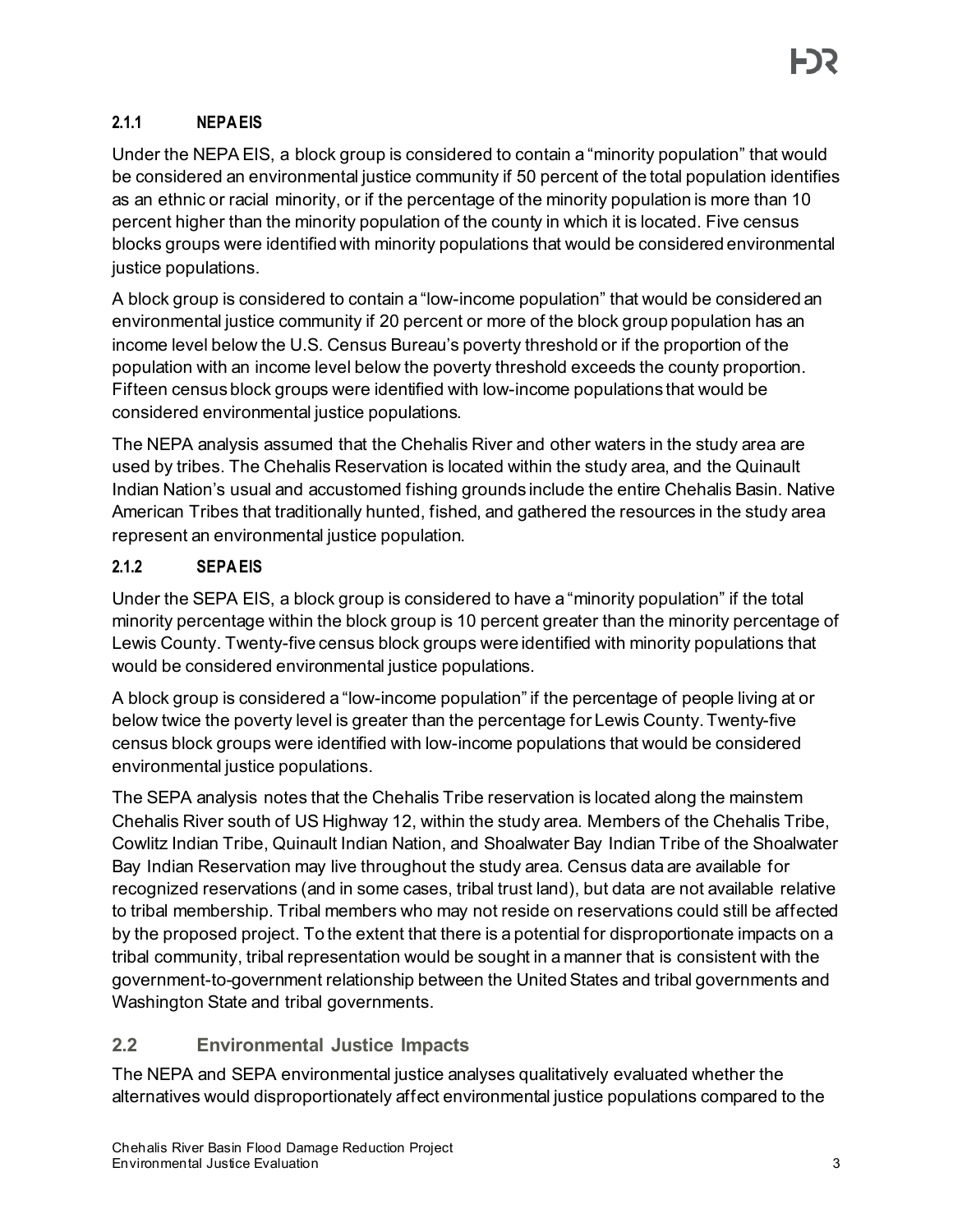general population of the study area. Further, both analyses provided qualitative assessments of impacts on environmental justice communities suggesting that impacts would be derived from impacts on other resource areas (e.g., air quality, land use, environmental health and safety, aquatic species and habitats). It is important to note that neither analysis compared the extent of flood damage that would occur to environmental justice communities for the no action alternative and the proposed action alternative (proposed project), and neither analysis considered potential impacts on environmental justice communities from future climate change.

## **2.2.1 NEPA EIS**

Under the no action alternative, the NEPA analysis concluded that there would be medium to high impact from continued declines in aquatic and terrestrial species important to environmental justice populations, including tribes, and high impacts from continued risk of major or greater flooding. Under the proposed action, the NEPA analysis concluded that there would be high direct and indirect impacts during construction from a reduced ability to derive culturally and spiritually meaningful enjoyment in the study area and low direct impact from increased air and noise emissions. Additionally, during operations, there would be a high indirect disproportionate impact from natural resource impacts and a beneficial impact from reducing risk of major or greater flooding.

## **2.2.2 SEPA EIS**

Under the no action alternative, the SEPA analysis concluded that environmental justice populations would continue to experience substantial and disproportionate flood risk from a major or catastrophic flood. Under the proposed action, the SEPA analysis concluded that there would be no disproportionate adverse impacts from construction activities. The SEPA analysis concluded that, during operations, there would be significant and disproportionate adverse impacts relative to an environmental justice evaluation of the environmental health and safety impacts from operations during a catastrophic event, causing the FRE facility to breach or fail while the temporary reservoir is holding water.

# 3.0 Methodology

The analysis conducted for this TM utilized GIS mapping to evaluate the potential beneficial effects of the proposed project through a comparison of the potential for flooding to impact environmental justice communities and the facilities that serve those communities under the no action alternative and proposed project alternative. Hydrologic modeling data was used to identify the extent and magnitude (Water Surface Elevation [WSEL]) of flooding under two scenarios (proposed project and no action) with the consideration of climate change. Environmental justice communities and their relative locations within the Chehalis River Basin were identified using the same criteria as the draft NEPA and SEPA EIS analyses. Subsequently, community facilities were identified and mapped (see Sectio[n 3.3](#page-4-0)) relative to the hydrologic modeling scenarios to compare the extent of flood damage expected from the no action alternative and proposed project alternative. The results of the mapping exercise are provided in [Attachment A](#page-15-0) and further described in Sectio[n 4.0.](#page-5-0)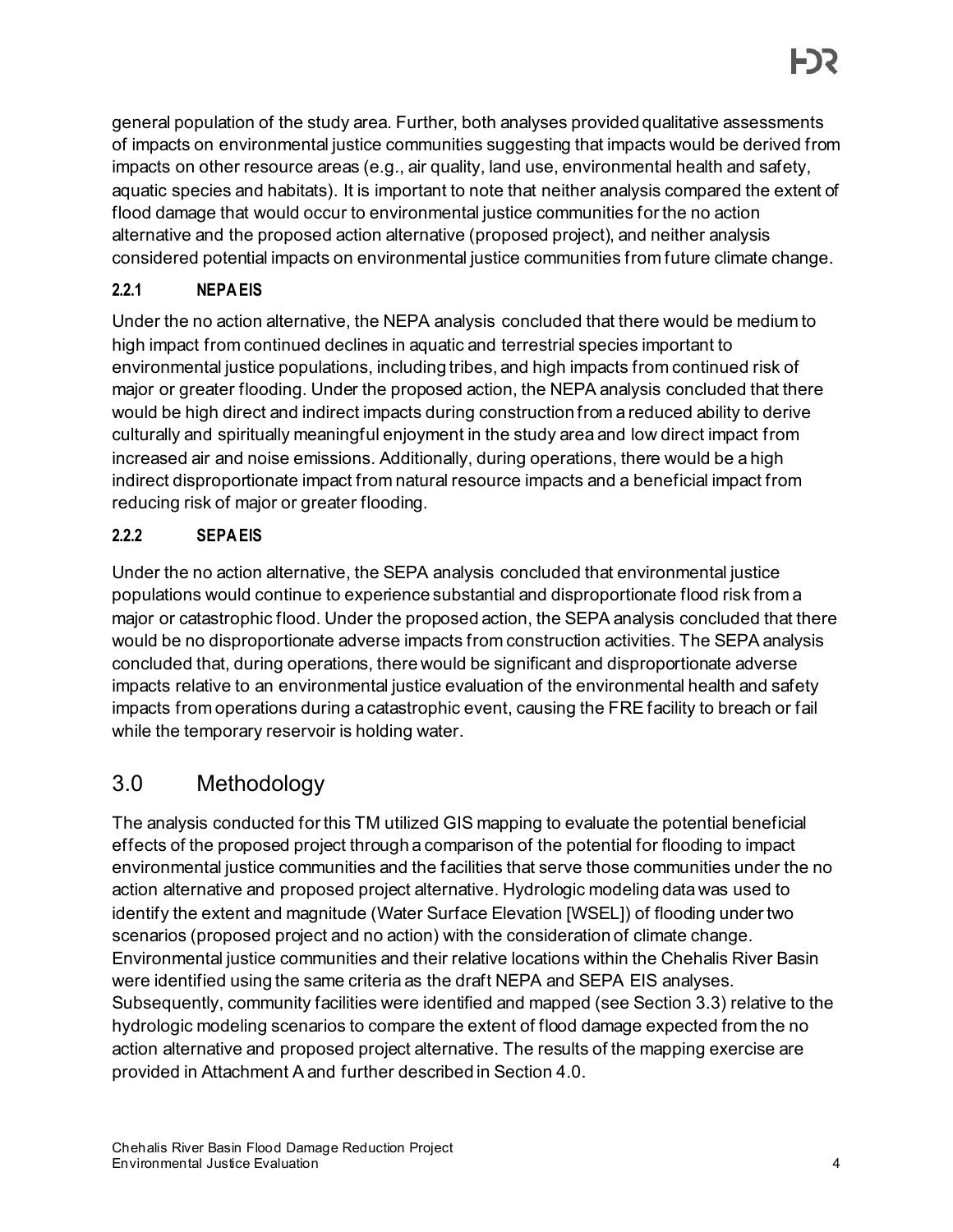## **3.1 Hydrologic Modeling**

The Chehalis River Basin hydrologic model (WSE 2019a) and RiverFlow2D model (WSE 2019b) were developed by Watershed Sciences and Engineering (WSE) to inform the development of the projects design and were used by Ecology in the Draft SEPA analysis to estimate the impacts of climate change and the proposed project on the hydrology of the Chehalis River Basin. WSE considered the proposed FRE facility, and an estimated 4-foot height raise to the existing Airport Levee. The 2019 Anchor QEA memorandum documents the preparation of streamflow and flooding estimates under future climate change conditions (Anchor QEA 2019a):

"The streamflow estimates use the information contained in the Chehalis River Basin Hydrologic Modeling (WSE 2019a) technical memorandum combined with U.S. Geological Survey (USGS) flow records to develop flows under future climate change conditions. The flows were input to the 2D model developed for the Chehalis River Basin Existing Conditions RiverFlow2D Model Development and Calibration (WSE 2019b) technical memorandum to estimate flooding conditions under future climate change conditions."

For the analysis of environmental justice populations and community facilities, two scenarios were used for the mapping exercise of community facilities:

- Late century, catastrophic flood with the proposed project alternative
- Late century, catastrophic flood with the no action alternative

*Catastrophic flood* refers to a 100-year flood event as measured at Grand Mound gage. The 100-year flood flow (flood with a 1 percent chance of occurrences in any given year) is projected to increase under climate change conditions by 26–50 percent by 2080. This projection would mean that the peak 100-year flood flow at the Grand Mound gage would increase from the present value of 75,000 cubic feet second (cfs) to between 94,500 and 112,250 cfs.

## **3.2 Environmental Justice Populations**

Environmental justice populations evaluated in this analysis were selected by utilizing the environmental justice populations that were identified in the NEPA and SEPA EISs. As previously described, the environmental justice populations identified in the NEPA and SEPA EISs differed; therefore, this analysis conservatively includes any U.S. Census block group that was identified in either the NEPA EIS or SEPA EIS as an environmental justice population.

## <span id="page-4-0"></span>**3.3 Community Facilities**

Community facilities are physical facilities provided in the community for the benefit of community members. For the purposes of this analysis, community facilities are defined as facilities that serve environmental justice communities within the study area. The following types of facilities were identified:

- Educational facilities including schools and daycares
- Parks
- Museums and libraries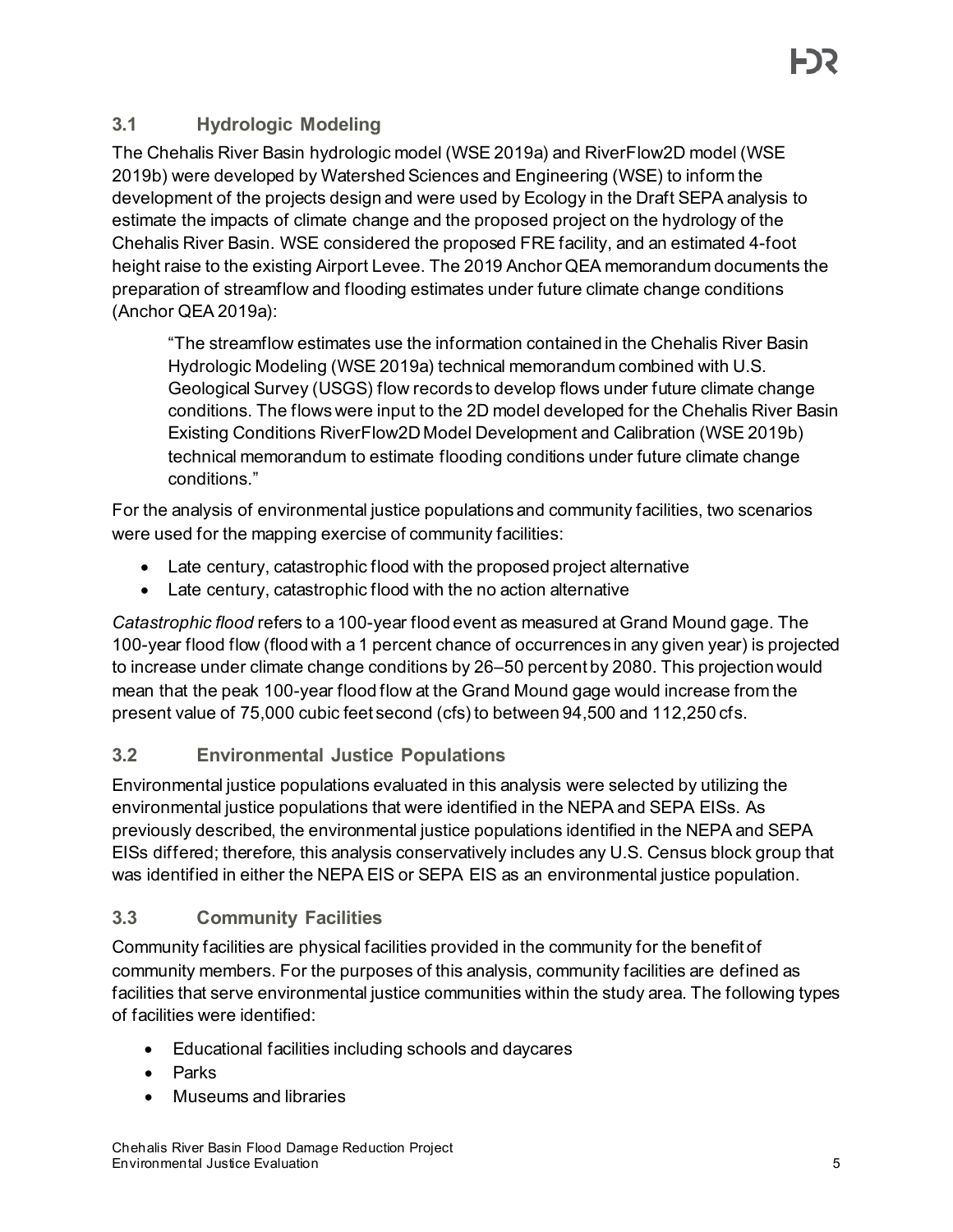- Places of worship
- Hospitals and nursing homes
- Police stations
- Fire stations

These facilities are important to environmental justice communities as they are often the central gathering places around which a community is defined and are often associated with improved quality of life for those they serve. Educational facilities provide learning opportunities. Parks provide green space and places for community recreation. Museums and libraries facilitate sharing of knowledge and ideas. Places of worship serve the spiritual needs of a community. Medical facilities, police stations, and fire stations safeguard the health of the community.

## **3.4 Residential Communities**

In this analysis, residential communities are defined to include areas where environmental justice populations reside. This is an important consideration, as the impacts from flooding would be expected to be felt most acutely in people's residences. It is not feasible to identify specific residences or parcels that are occupied by an environmental justice population; therefore, this analysis evaluates the geographic extent of flooding expected within each census tract defined to include an environmental justice population under the proposed project and no action alternative. This represents a conservative estimate of the potential impacts on residential structures since not all areas impacted by flooding in the census tracts would be residential in nature.

## <span id="page-5-0"></span>4.0 Results

#### **4.1 Environmental Justice Communities**

There are 48 block groups within the study area that were considered to have environmental justice populations based on the environmental justice populations identified in the NEPA and SEPA EISs. Those that were designated as environmental justice populations according to the criteria used in the SEPA and NEPA analyses are shown in [Table 1.](#page-5-1) The location of these populations are shown on Figure 1.

| <b>Census</b><br><b>Tract</b> | <b>Block</b><br><b>Group</b> | <b>Environmental</b><br><b>Justice</b><br><b>Population</b> | <b>Census</b><br><b>Tract</b> | <b>Block</b><br><b>Group</b> | <b>Environmental</b><br><b>Justice</b><br><b>Population</b> |
|-------------------------------|------------------------------|-------------------------------------------------------------|-------------------------------|------------------------------|-------------------------------------------------------------|
| 400                           | <b>BG 1</b>                  | Yes                                                         | $\overline{7}$                | <b>BG 1</b>                  | Yes                                                         |
| 400                           | <b>BG 2</b>                  | <b>No</b>                                                   | $\overline{7}$                | BG <sub>3</sub>              | No                                                          |
| 400                           | <b>BG4</b>                   | Yes                                                         | 9701                          | <b>BG1</b>                   | <b>No</b>                                                   |
| 500                           | <b>BG 1</b>                  | Yes                                                         | 9701                          | <b>BG 2</b>                  | Yes                                                         |
| 500                           | <b>BG3</b>                   | Yes                                                         | 9702                          | <b>BG1</b>                   | Yes                                                         |
| 500                           | BG 4                         | <b>No</b>                                                   | 9702                          | <b>BG 2</b>                  | <b>No</b>                                                   |
| 700                           | <b>BG 1</b>                  | Yes                                                         | 9703                          | <b>BG 2</b>                  | Yes                                                         |

#### <span id="page-5-1"></span>**Table 1. Environmental Justice Populations in the Study Area**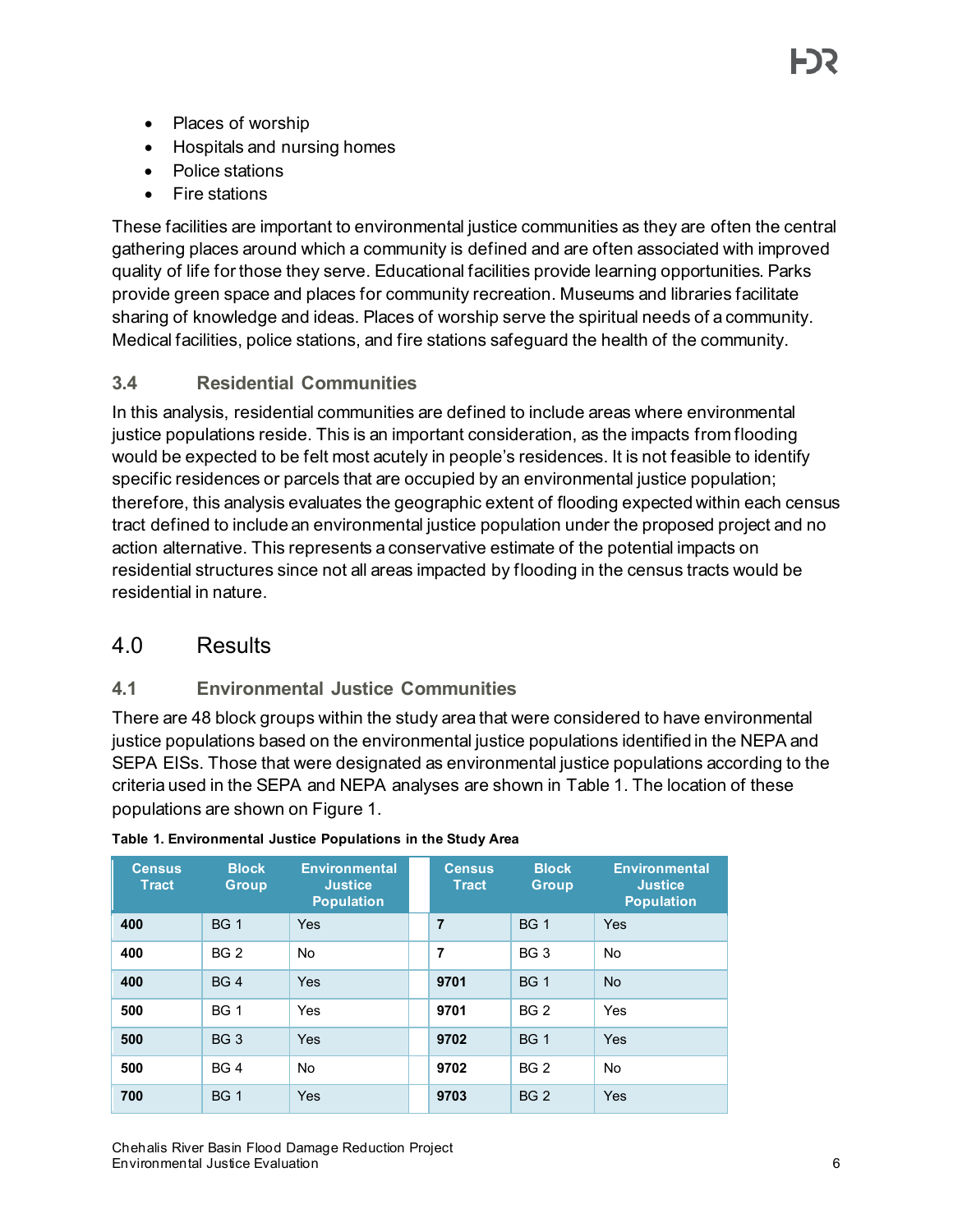| <b>Census</b><br><b>Tract</b> | <b>Block</b><br><b>Group</b> | <b>Environmental</b><br><b>Justice</b><br><b>Population</b> | <b>Census</b><br><b>Tract</b> | <b>Block</b><br><b>Group</b> | <b>Environmental</b><br><b>Justice</b><br><b>Population</b> |
|-------------------------------|------------------------------|-------------------------------------------------------------|-------------------------------|------------------------------|-------------------------------------------------------------|
| 700                           | BG <sub>2</sub>              | No                                                          | 9703                          | BG <sub>3</sub>              | Yes                                                         |
| 700                           | BG <sub>3</sub>              | No                                                          | 9705                          | <b>BG1</b>                   | No                                                          |
| 800                           | BG <sub>2</sub>              | No                                                          | 9705                          | BG <sub>2</sub>              | Yes                                                         |
| 800                           | BG <sub>3</sub>              | No                                                          | 9706                          | BG <sub>1</sub>              | Yes                                                         |
| 12720                         | <b>BG 1</b>                  | Yes                                                         | 9706                          | BG <sub>2</sub>              | Yes                                                         |
| 12720                         | <b>BG 5</b>                  | Yes                                                         | 9707                          | <b>BG1</b>                   | No                                                          |
| 12730                         | <b>BG 1</b>                  | Yes                                                         | 9707                          | BG <sub>2</sub>              | Yes                                                         |
| 970100                        | <b>BG 1</b>                  | No                                                          | 9707                          | BG <sub>3</sub>              | No                                                          |
| 970100                        | BG <sub>2</sub>              | No                                                          | 9707                          | <b>BG4</b>                   | Yes                                                         |
| 970200                        | <b>BG 1</b>                  | No                                                          | 9708                          | <b>BG1</b>                   | Yes                                                         |
| 970200                        | BG <sub>2</sub>              | Yes                                                         | 9708                          | BG <sub>2</sub>              | No                                                          |
| 970300                        | <b>BG1</b>                   | Yes                                                         | 9708                          | BG4                          | Yes                                                         |
| 970300                        | BG <sub>2</sub>              | Yes                                                         | 9709                          | <b>BG1</b>                   | Yes                                                         |
| 970300                        | BG <sub>3</sub>              | No                                                          | 9709                          | BG <sub>2</sub>              | <b>Yes</b>                                                  |
| 970300                        | <b>BG4</b>                   | Yes                                                         | 9710                          | <b>BG1</b>                   | Yes                                                         |
| 970400                        | <b>BG 1</b>                  | Yes                                                         | 9714                          | <b>BG1</b>                   | No                                                          |
| 970400                        | BG <sub>2</sub>              | Yes                                                         | 9715                          | BG <sub>3</sub>              | No                                                          |
| 970400                        | BG <sub>3</sub>              | Yes                                                         | 9715                          | <b>BG4</b>                   | No                                                          |
| 970500                        | <b>BG 1</b>                  | Yes                                                         | 9715                          | <b>BG 5</b>                  | No                                                          |
| 970500                        | BG <sub>2</sub>              | Yes                                                         | 127.2                         | BG <sub>1</sub>              | No                                                          |
| 970600                        | <b>BG 1</b>                  | Yes                                                         | 127.2                         | <b>BG 5</b>                  | No                                                          |
| 970600                        | BG <sub>2</sub>              | Yes                                                         | 127.3                         | <b>BG1</b>                   | Yes                                                         |
| 970700                        | BG <sub>1</sub>              | Yes                                                         | 971000                        | BG <sub>1</sub>              | Yes                                                         |
| 970700                        | BG <sub>2</sub>              | <b>Yes</b>                                                  | 971000                        | BG <sub>2</sub>              | Yes                                                         |
| 970700                        | BG <sub>3</sub>              | Yes                                                         | 971100                        | <b>BG 1</b>                  | No                                                          |
| 970700                        | BG <sub>4</sub>              | <b>Yes</b>                                                  | 971400                        | <b>BG1</b>                   | No                                                          |
| 970800                        | <b>BG 1</b>                  | Yes                                                         | 971500                        | BG <sub>3</sub>              | No                                                          |
| 970800                        | <b>BG 2</b>                  | <b>Yes</b>                                                  | 971500                        | <b>BG4</b>                   | No                                                          |
| 970800                        | BG <sub>3</sub>              | Yes                                                         | 971500                        | BG <sub>5</sub>              | No                                                          |
| 970800                        | BG <sub>4</sub>              | Yes                                                         | 950400                        | BG1                          | No                                                          |
| 970900                        | BG 1                         | Yes                                                         | 950400                        | BG <sub>2</sub>              | Yes                                                         |
| 970900                        | BG <sub>2</sub>              | <b>Yes</b>                                                  |                               |                              |                                                             |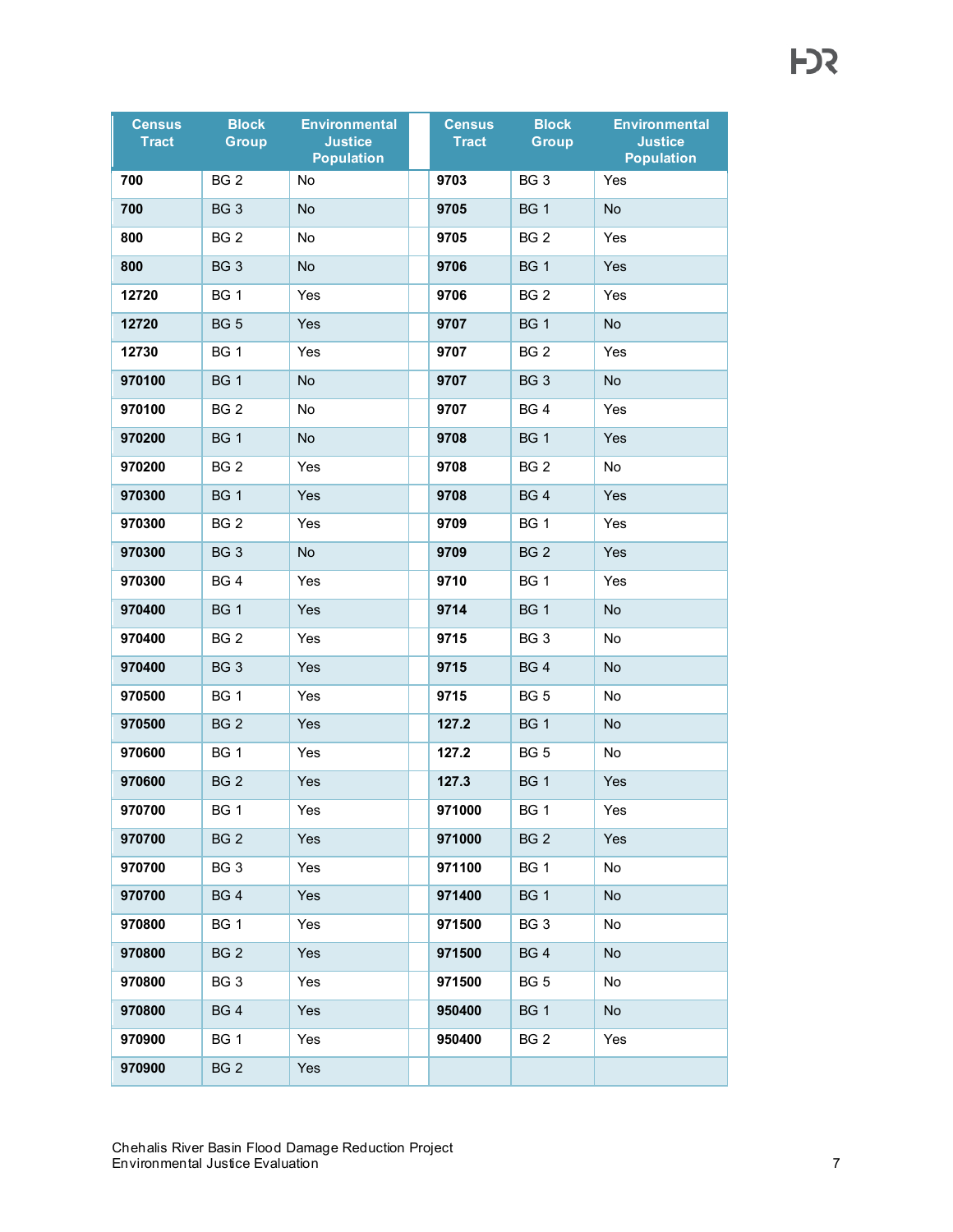## **4.2 Community Facilities**

Under the no action alternative, 39 of the 118 community facilities (or about 33 percent) identified in the study area would be expected to experience flooding [\(Table 2](#page-7-0)[; Attachment A,](#page-15-0) Figures 2 to 11). With the implementation of the proposed project, the number of community facilities experiencing flooding would be reduced to 25, or about 21 percent of the community facilities in the study area [\(Table 2;](#page-7-0) [Attachment A,](#page-15-0) Figures 12 to 20). The 14 facilities that would have reduced potential to experience flooding would include 3 daycares, 1 fire station, 3 parks, 5 places of worship, 1 school, and 1 police station. It is likely that all of the community facilities throughout the study area serve environmental justice populations in some way. However, if the community facilities are conservatively restricted geographically to only those that are found within the geographic area of the block groups that contain environmental justice communities, the number of community facilities where flooding would be eliminated by the proposed project would be eight.

| <b>Community Facility</b>                                                      | <b>Facility</b>  | <b>Located within a</b>                                                    | <b>No Action</b>            |                                            | <b>Proposed Action</b>      |                                            |
|--------------------------------------------------------------------------------|------------------|----------------------------------------------------------------------------|-----------------------------|--------------------------------------------|-----------------------------|--------------------------------------------|
|                                                                                | <b>Type</b>      | <b>Geographic Area</b><br>with Environmental<br><b>Justice Populations</b> | <b>Flooding</b><br>(yes/no) | <b>Flood</b><br><b>Elevation</b><br>(feet) | <b>Flooding</b><br>(yes/no) | <b>Flood</b><br><b>Elevation</b><br>(feet) |
| <b>Mother Hubbards</b><br>Day Care                                             | Daycare          | Yes                                                                        | <b>No</b>                   | $\Omega$                                   | <b>No</b>                   | $\Omega$                                   |
| <b>Valued Kids</b><br>Childcare Center <sup>a</sup>                            | Daycare          | Yes                                                                        | Yes                         | 182                                        | No                          | $\Omega$                                   |
| <b>Mother Hubbard</b><br><b>Daycare Gold Street</b>                            | Daycare          | <b>No</b>                                                                  | <b>No</b>                   | $\mathbf{0}$                               | <b>No</b>                   | $\mathbf 0$                                |
| <b>Little Inspirations</b><br>Child Care <sup>a</sup>                          | Daycare          | Yes                                                                        | Yes                         | 181                                        | <b>No</b>                   | $\Omega$                                   |
| <b>Centralia College</b><br><b>Children's</b>                                  | Daycare          | Yes                                                                        | <b>No</b>                   | $\Omega$                                   | <b>No</b>                   | $\Omega$                                   |
| <b>Gather &amp; Grow</b><br><b>Childcare Center</b>                            | Daycare          | Yes                                                                        | Yes                         | 182                                        | Yes                         | 182                                        |
| <b>Centralia Center</b><br><b>West Lewis County</b><br>Head Start <sup>a</sup> | Daycare          | <b>No</b>                                                                  | Yes                         | 177                                        | <b>No</b>                   | $\mathbf 0$                                |
| <b>Cooks Hill</b><br>Community<br><b>Childcare</b>                             | Daycare          | Yes                                                                        | <b>No</b>                   | $\Omega$                                   | <b>No</b>                   | $\Omega$                                   |
| <b>Centralia Cubs Day</b><br>Care                                              | Daycare          | <b>No</b>                                                                  | <b>No</b>                   | $\Omega$                                   | <b>No</b>                   | $\Omega$                                   |
| <b>Happy Day Child</b><br><b>Care Center</b>                                   | Daycare          | No                                                                         | No                          | $\Omega$                                   | No                          | $\mathbf{0}$                               |
| <b>Popes Kids Place</b>                                                        | Daycare          | Yes                                                                        | <b>No</b>                   | $\mathbf 0$                                | <b>No</b>                   | $\Omega$                                   |
| <b>Chehalis Indian</b><br><b>Child Care Center</b>                             | Daycare          | Yes                                                                        | No                          | 0                                          | No                          | $\Omega$                                   |
| <b>Ymca of Grays</b><br><b>Harbor Oakville</b>                                 | Daycare          | Yes                                                                        | <b>No</b>                   | $\Omega$                                   | <b>No</b>                   | $\Omega$                                   |
| <b>Lewis County Fire</b><br><b>District 13 Station 2</b>                       | Fire<br>stations | No                                                                         | Yes                         | 234                                        | Yes                         | 232                                        |

#### <span id="page-7-0"></span>**Table 2. Change in Community Facility Flooding under Proposed Action**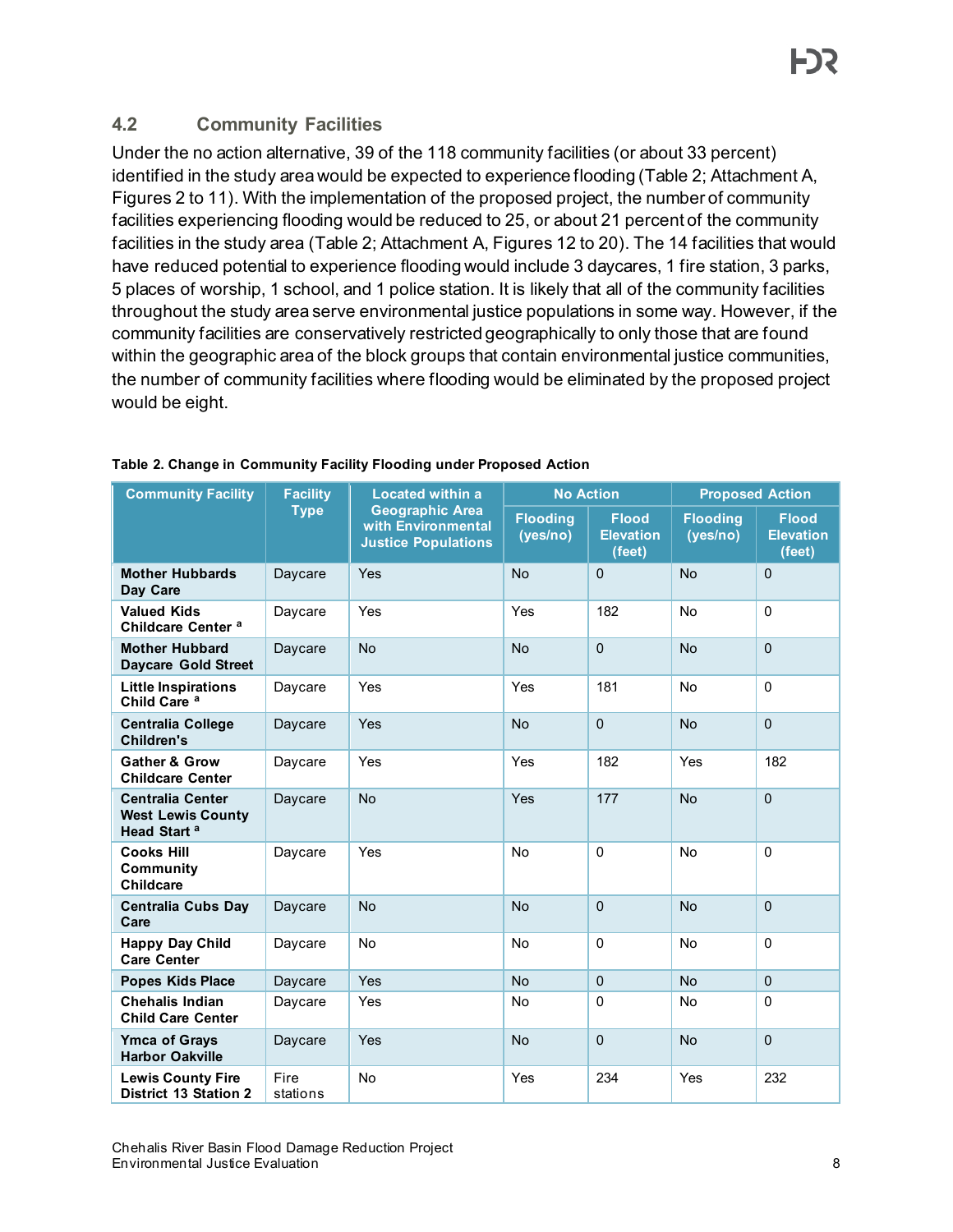| <b>Community Facility</b>                                                                             | <b>Facility</b> | <b>Located within a</b>                                                    | <b>No Action</b>            |                                            | <b>Proposed Action</b>       |                                            |
|-------------------------------------------------------------------------------------------------------|-----------------|----------------------------------------------------------------------------|-----------------------------|--------------------------------------------|------------------------------|--------------------------------------------|
|                                                                                                       | <b>Type</b>     | <b>Geographic Area</b><br>with Environmental<br><b>Justice Populations</b> | <b>Flooding</b><br>(yes/no) | <b>Flood</b><br><b>Elevation</b><br>(feet) | <b>Flooding</b><br>(yes/no)  | <b>Flood</b><br><b>Elevation</b><br>(feet) |
| <b>Thurston County</b><br><b>Fire District 16</b><br><b>Gibson Valley Fire</b><br><b>Department</b>   | Fire<br>station | Yes                                                                        | Yes                         | 224                                        | Yes                          | 224                                        |
| <b>Lewis County Fire</b><br><b>District 5 Station 2</b>                                               | Fire<br>station | No                                                                         | <b>No</b>                   | $\mathbf 0$                                | <b>No</b>                    | $\mathbf{0}$                               |
| <b>Grays Harbor Fire</b><br><b>District 5 Station 52</b><br><b>Porter</b>                             | Fire<br>station | No                                                                         | No                          | $\mathbf 0$                                | No                           | $\Omega$                                   |
| <b>Lewis County Fire</b><br><b>District 13 Station 1</b>                                              | Fire<br>station | No                                                                         | No                          | $\mathbf 0$                                | No                           | $\mathbf{0}$                               |
| <b>Chehalis Fire</b><br><b>Department</b>                                                             | Fire<br>station | Yes                                                                        | No                          | $\mathbf 0$                                | <b>No</b>                    | $\Omega$                                   |
| <b>Lewis County Fire</b><br><b>District 6 Station 62</b>                                              | Fire<br>station | No                                                                         | No                          | $\mathbf 0$                                | No                           | $\mathbf{0}$                               |
| <b>Centralia Fire</b><br><b>Department</b>                                                            | Fire<br>station | No                                                                         | Yes                         | 185                                        | Yes                          | 184                                        |
| <b>Lewis County Fire</b><br><b>District 12 Riverside</b><br><b>Fire Authority</b><br><b>Station 2</b> | Fire<br>station | Yes                                                                        | No                          | $\mathbf 0$                                | No                           | $\mathbf 0$                                |
| <b>Grays Harbor Fire</b><br><b>District 1 Station 1</b>                                               | Fire<br>station | Yes                                                                        | <b>No</b>                   | $\mathbf 0$                                | <b>No</b>                    | $\mathbf 0$                                |
| <b>Lewis County Fire</b><br>District 16 Station 2 <sup>a</sup>                                        | Fire<br>station | No                                                                         | Yes                         | 267                                        | <b>No</b>                    | $\mathbf{0}$                               |
| <b>Providence Chehalis</b><br><b>Physical Therapy</b>                                                 | Hospital        | Yes                                                                        | Yes                         | 187                                        | Yes                          | 186                                        |
| <b>Providence</b><br><b>Centralia Hospital</b>                                                        | Hospital        | Yes                                                                        | <b>No</b>                   | $\mathbf 0$                                | No                           | $\mathbf 0$                                |
| <b>Oakville Timberland</b><br>Library                                                                 | Library         | Yes                                                                        | <b>No</b>                   | $\mathbf 0$                                | <b>No</b>                    | $\mathbf 0$                                |
| <b>Centralia</b><br><b>Timberland Library</b>                                                         | Library         | Yes                                                                        | No                          | $\mathbf 0$                                | <b>No</b>                    | $\mathbf 0$                                |
| <b>Kirk Library</b>                                                                                   | Library         | Yes                                                                        | No                          | $\mathbf 0$                                | $\operatorname{\mathsf{No}}$ | $\mathbf 0$                                |
| <b>Chehalis-Centralia</b><br><b>Railroad &amp; Museum</b>                                             | <b>Museum</b>   | Yes                                                                        | Yes                         | 187                                        | Yes                          | 186                                        |
| <b>Veterans Memorial</b><br><b>Museum</b>                                                             | Museum          | Yes                                                                        | Yes                         | 187                                        | Yes                          | 186                                        |
| <b>King Agriculture</b><br><b>Museum</b>                                                              | Museum          | Yes                                                                        | Yes                         | 189                                        | Yes                          | 188                                        |
| <b>Busek Auto</b><br><b>Museum</b>                                                                    | Museum          | <b>No</b>                                                                  | No                          | $\pmb{0}$                                  | No                           | $\mathbf 0$                                |
| <b>Claquato Church</b>                                                                                | Museum          | No                                                                         | No                          | 0                                          | No                           | 0                                          |
| <b>Sharon Care Center</b>                                                                             | Nursing<br>home | <b>Yes</b>                                                                 | No                          | $\pmb{0}$                                  | No                           | $\mathbf{0}$                               |
| <b>Cooks Hill Manor</b>                                                                               | Nursing<br>home | Yes                                                                        | No                          | 0                                          | No                           | $\mathbf 0$                                |
| <b>Stillwaters Colonial</b><br><b>Residence</b>                                                       | Nursing<br>home | Yes                                                                        | No                          | $\pmb{0}$                                  | No                           | $\pmb{0}$                                  |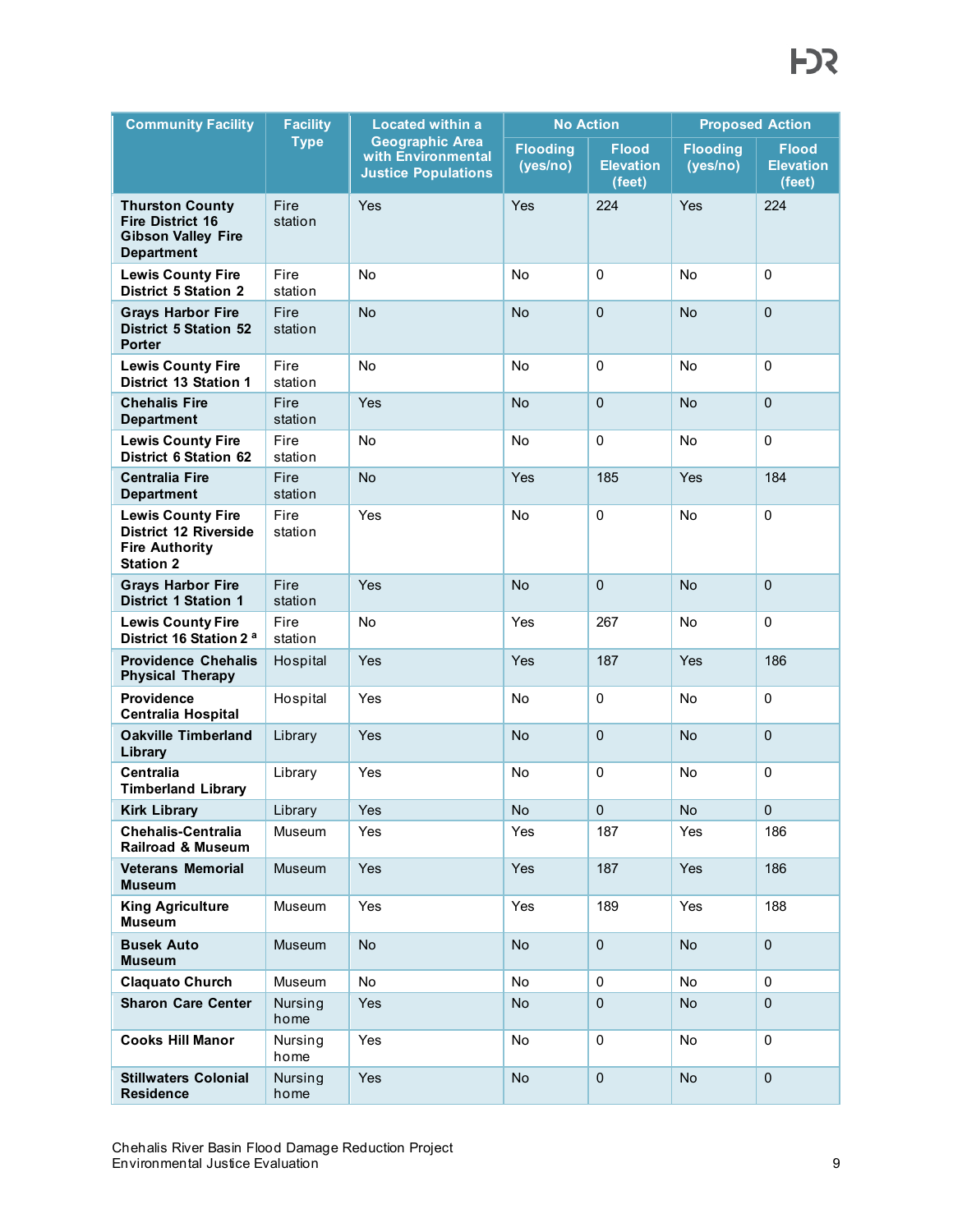| <b>Community Facility</b>                                                  | <b>Facility</b>        | <b>Located within a</b>                                                    | <b>No Action</b>            |                                                  | <b>Proposed Action</b>      |                                            |
|----------------------------------------------------------------------------|------------------------|----------------------------------------------------------------------------|-----------------------------|--------------------------------------------------|-----------------------------|--------------------------------------------|
|                                                                            | <b>Type</b>            | <b>Geographic Area</b><br>with Environmental<br><b>Justice Populations</b> | <b>Flooding</b><br>(yes/no) | <b>Flood</b><br><b>Elevation</b><br>$($ feet $)$ | <b>Flooding</b><br>(yes/no) | <b>Flood</b><br><b>Elevation</b><br>(feet) |
| <b>Prestige Post-Acute</b><br>and Rehab Center -<br><b>Centralia</b>       | Nursing<br>home        | Yes                                                                        | No                          | $\mathbf 0$                                      | No                          | $\mathbf 0$                                |
| <b>Riverside Nursing</b><br>and Rehabilitation<br>Center                   | Nursing<br>home        | Yes                                                                        | Yes                         | 179                                              | Yes                         | 177                                        |
| <b>Chehalis West</b><br><b>Retirement Center</b><br>Inc.                   | Nursing<br>home        | Yes                                                                        | <b>No</b>                   | $\mathbf 0$                                      | No                          | $\mathbf 0$                                |
| <b>Housing Resource</b><br>Center                                          | <b>Nursing</b><br>home | No                                                                         | Yes                         | 182                                              | Yes                         | 180                                        |
| <b>Fort Borst Park</b>                                                     | Park                   | No                                                                         | Yes                         | 177                                              | Yes                         | 175                                        |
| <b>Rainbow Falls State</b><br>Park <sup>a</sup>                            | Park                   | <b>No</b>                                                                  | Yes                         | 292                                              | <b>No</b>                   | $\mathbf 0$                                |
| Willapa Hills Trail <sup>a</sup>                                           | Park                   | No                                                                         | Yes                         | 201                                              | No                          | $\mathbf{0}$                               |
| <b>Alexander Park</b>                                                      | Park                   | No                                                                         | Yes                         | 187                                              | Yes                         | 186                                        |
| Stan Hedwall Park                                                          | Park                   | No                                                                         | Yes                         | 188                                              | Yes                         | 187                                        |
| Penny Playground                                                           | Park                   | Yes                                                                        | No                          | $\mathbf{0}$                                     | <b>No</b>                   | $\mathbf{0}$                               |
| <b>Westside Park</b>                                                       | Park                   | Yes                                                                        | <b>No</b>                   | 0                                                | No                          | $\mathbf 0$                                |
| Southwest<br>Washington<br><b>Fairgrounds</b>                              | Park                   | Yes                                                                        | Yes                         | 182                                              | Yes                         | 179                                        |
| <b>Riverside Park</b>                                                      | Park                   | Yes                                                                        | Yes                         | 180                                              | Yes                         | 180                                        |
| <b>Pearl Street Pool</b>                                                   | Park                   | No                                                                         | <b>No</b>                   | $\mathbf{0}$                                     | <b>No</b>                   | $\mathbf{0}$                               |
| Wagner Park <sup>a</sup>                                                   | Park                   | Yes                                                                        | Yes                         | 179                                              | No                          | $\mathbf{0}$                               |
| <b>Cedar Street Park</b>                                                   | Park                   | Yes                                                                        | Yes                         | 180                                              | Yes                         | 178                                        |
| <b>Seminary Hill</b><br><b>Natural Area</b>                                | Park                   | Yes                                                                        | <b>No</b>                   | 0                                                | No                          | $\mathbf 0$                                |
| <b>George Washington</b><br>Park                                           | Park                   | <b>No</b>                                                                  | <b>No</b>                   | $\pmb{0}$                                        | <b>No</b>                   | $\mathbf 0$                                |
| <b>Centralia Bible</b><br>Chapel                                           | Place of<br>worship    | Yes                                                                        | No                          | $\mathbf 0$                                      | No                          | $\mathbf 0$                                |
| <b>Grace International</b><br><b>Churches and</b><br><b>Ministries Inc</b> | Place of<br>worship    | Yes                                                                        | No                          | $\mathbf 0$                                      | No                          | $\mathbf 0$                                |
| <b>Church of The</b><br><b>Nazarene</b>                                    | Place of<br>worship    | Yes                                                                        | No                          | $\mathsf{O}\xspace$                              | No                          | $\mathbf 0$                                |
| <b>Gather Church</b>                                                       | Place of<br>worship    | Yes                                                                        | Yes                         | 182                                              | Yes                         | 182                                        |
| Lite of Life<br><b>Ministries</b>                                          | Place of<br>worship    | Yes                                                                        | Yes                         | 181                                              | Yes                         | 181                                        |
| St. Mary                                                                   | Place of<br>worship    | Yes                                                                        | No                          | $\pmb{0}$                                        | <b>No</b>                   | $\pmb{0}$                                  |
| Centralia<br><b>Community Church</b><br>of God <sup>a</sup>                | Place of<br>worship    | Yes                                                                        | Yes                         | 172                                              | No                          | 0                                          |
| <b>Alder Street Baptist</b><br>Church                                      | Place of<br>worship    | No                                                                         | Yes                         | 181                                              | Yes                         | 178                                        |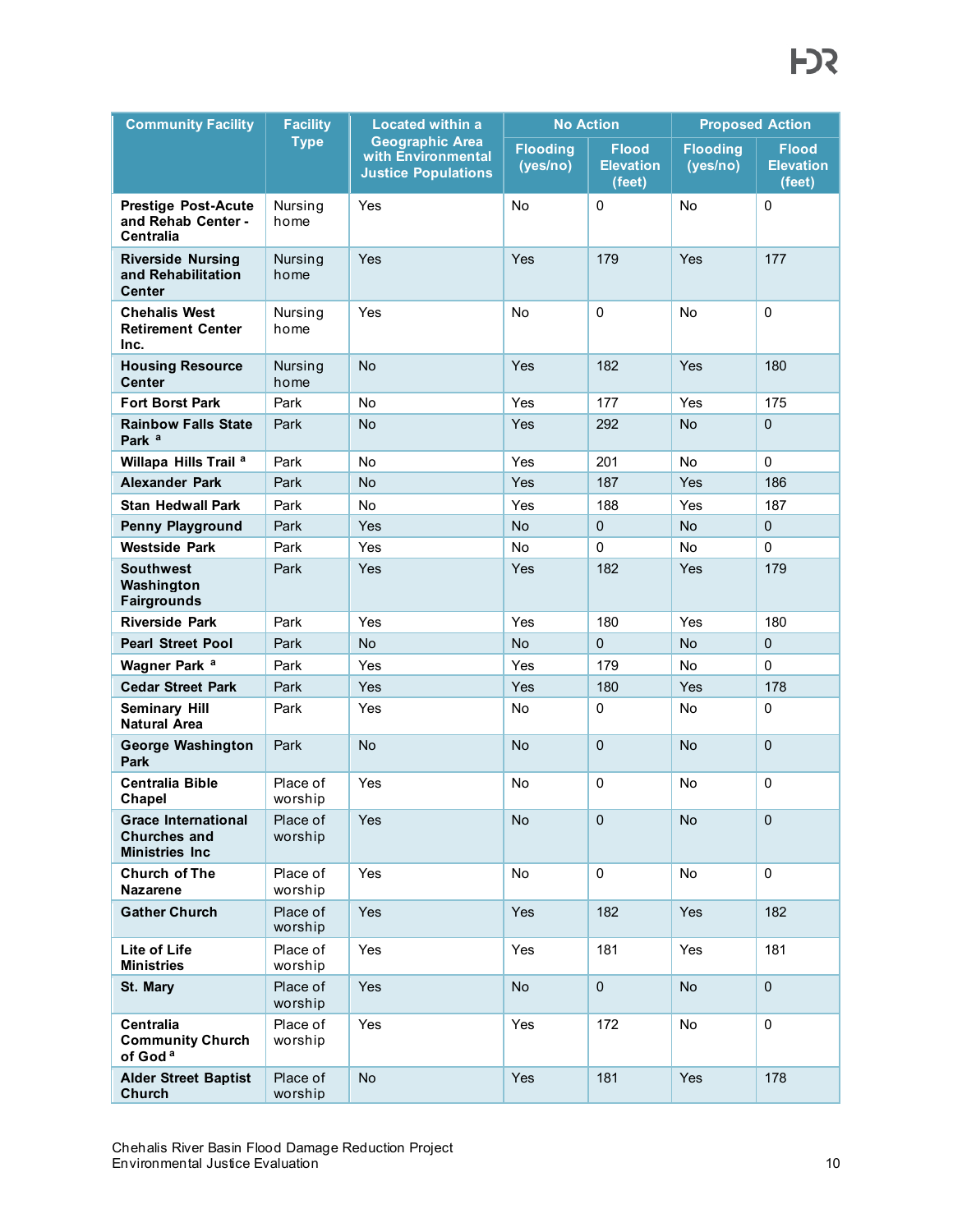| <b>Community Facility</b>                                              | <b>Facility</b>     | <b>Located within a</b>                                                    | <b>No Action</b>            |                                            | <b>Proposed Action</b>      |                                            |
|------------------------------------------------------------------------|---------------------|----------------------------------------------------------------------------|-----------------------------|--------------------------------------------|-----------------------------|--------------------------------------------|
|                                                                        | <b>Type</b>         | <b>Geographic Area</b><br>with Environmental<br><b>Justice Populations</b> | <b>Flooding</b><br>(yes/no) | <b>Flood</b><br><b>Elevation</b><br>(feet) | <b>Flooding</b><br>(yes/no) | <b>Flood</b><br><b>Elevation</b><br>(feet) |
| <b>Central Bible</b><br><b>Evangelical Free</b><br>Church              | Place of<br>worship | Yes                                                                        | No                          | 0                                          | No                          | $\Omega$                                   |
| <b>Dryad Community</b><br><b>Baptist Church</b>                        | Place of<br>worship | Yes                                                                        | <b>No</b>                   | $\mathbf 0$                                | <b>No</b>                   | $\mathbf 0$                                |
| <b>Calvary Assembly of</b><br>God                                      | Place of<br>worship | <b>No</b>                                                                  | <b>No</b>                   | $\mathbf 0$                                | No                          | $\mathbf 0$                                |
| <b>Grace Foursquare</b><br>Church                                      | Place of<br>worship | Yes                                                                        | <b>No</b>                   | $\mathbf 0$                                | <b>No</b>                   | $\mathbf 0$                                |
| <b>Adna Evangelical</b><br>Church                                      | Place of<br>worship | <b>No</b>                                                                  | Yes                         | 200                                        | Yes                         | 198                                        |
| Independent<br><b>Assemblies of God</b>                                | Place of<br>worship | <b>No</b>                                                                  | <b>No</b>                   | $\mathbf 0$                                | <b>No</b>                   | $\mathbf 0$                                |
| Church of God of<br>Prophecy <sup>a</sup>                              | Place of<br>worship | Yes                                                                        | Yes                         | 181                                        | No                          | $\mathbf 0$                                |
| <b>Lewis County</b><br><b>Adventist School</b>                         | Place of<br>worship | Yes                                                                        | <b>No</b>                   | $\mathbf 0$                                | <b>No</b>                   | $\mathbf 0$                                |
| <b>Bethel Church of the</b><br><b>Assemblies of God</b>                | Place of<br>worship | <b>No</b>                                                                  | Yes                         | 241                                        | Yes                         | 241                                        |
| <b>Larry Radach</b><br><b>Evangelistic</b><br>Association <sup>a</sup> | Place of<br>worship | No                                                                         | Yes                         | 181                                        | <b>No</b>                   | $\mathbf 0$                                |
| Napavine<br><b>Community Church</b>                                    | Place of<br>worship | Yes                                                                        | No                          | 0                                          | No                          | $\mathbf 0$                                |
| <b>Cooks Hill</b><br><b>Community Church a</b>                         | Place of<br>worship | Yes                                                                        | Yes                         | 174                                        | <b>No</b>                   | $\mathbf{0}$                               |
| Cornerstone<br><b>Christian Center</b><br>Ministries <sup>a</sup>      | Place of<br>worship | Yes                                                                        | Yes                         | 181                                        | No                          | $\mathbf 0$                                |
| <b>Chehalis Gospel</b><br><b>Assembly</b>                              | Place of<br>worship | Yes                                                                        | <b>No</b>                   | $\mathbf 0$                                | <b>No</b>                   | $\mathbf 0$                                |
| <b>Praise and Worship</b><br><b>Center</b>                             | Place of<br>worship | Yes                                                                        | No                          | $\pmb{0}$                                  | No                          | $\mathbf 0$                                |
| <b>Dayspring Baptist</b><br><b>Church of Chehalis</b><br>Washington    | Place of<br>worship | Yes                                                                        | No                          | $\pmb{0}$                                  | No                          | $\mathbf 0$                                |
| <b>Water of Life</b>                                                   | Place of<br>worship | Yes                                                                        | Yes                         | 85                                         | Yes                         | 83                                         |
| <b>Immanuel Lutheran</b><br>Church                                     | Place of<br>worship | Yes                                                                        | No                          | $\mathbf 0$                                | No                          | $\mathbf 0$                                |
| <b>Bethel Church</b>                                                   | Place of<br>worship | No                                                                         | Yes                         | 185                                        | Yes                         | 184                                        |
| <b>Full Gospel Family</b><br><b>Worship Center Inc.</b>                | Place of<br>worship | <b>No</b>                                                                  | No                          | $\mathbf 0$                                | No                          | $\mathbf 0$                                |
| <b>Chehalis</b><br><b>Foursquare Church</b>                            | Place of<br>worship | Yes                                                                        | No                          | 0                                          | No                          | $\mathbf 0$                                |
| <b>International Church</b><br>of the Foursquare<br><b>Gospel</b>      | Place of<br>worship | Yes                                                                        | No                          | $\pmb{0}$                                  | No                          | $\mathbf{0}$                               |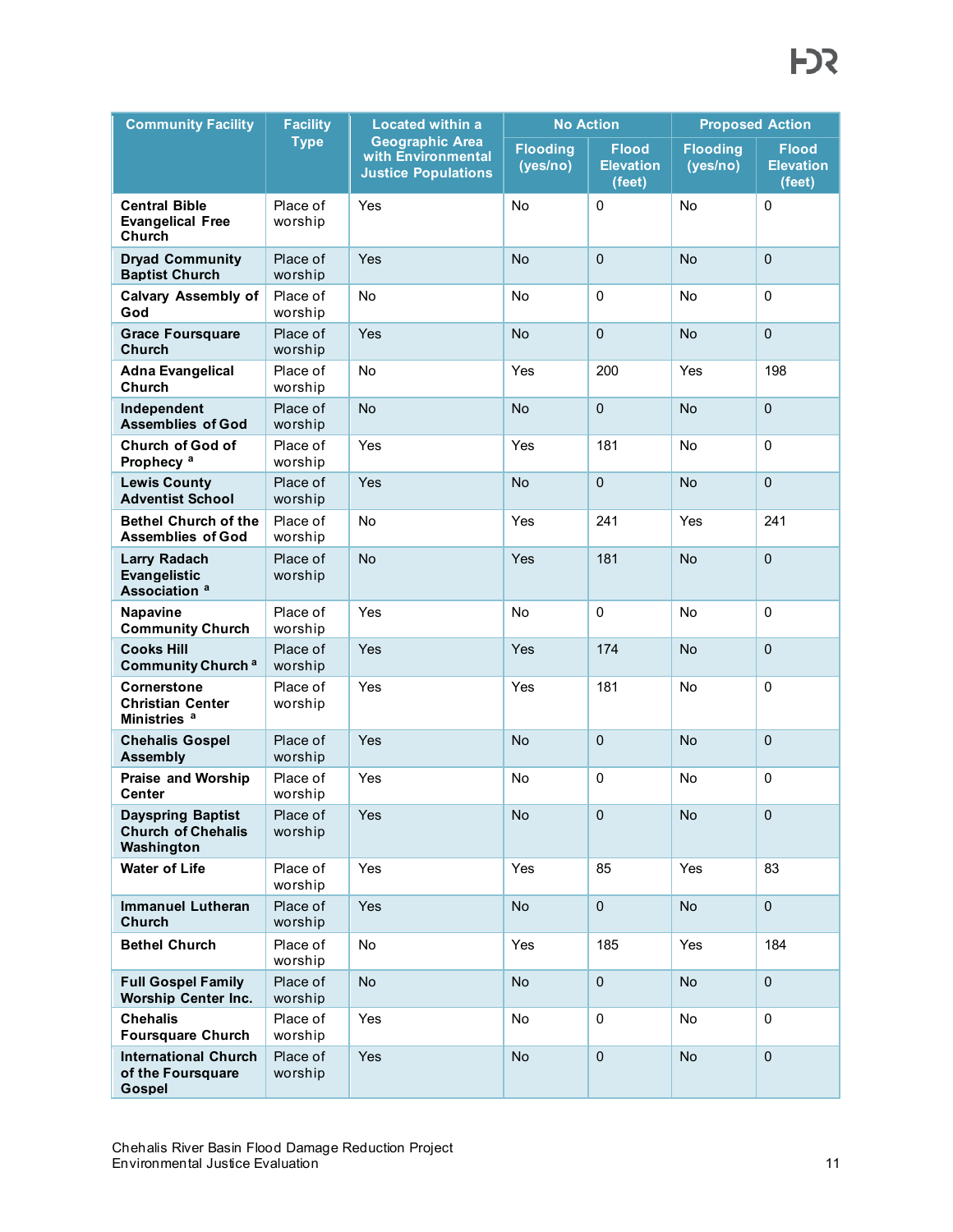| <b>Community Facility</b>                                              | <b>Facility</b>     | <b>Located within a</b>                                                    |                             | <b>No Action</b>                           | <b>Proposed Action</b>      |                                            |
|------------------------------------------------------------------------|---------------------|----------------------------------------------------------------------------|-----------------------------|--------------------------------------------|-----------------------------|--------------------------------------------|
|                                                                        | <b>Type</b>         | <b>Geographic Area</b><br>with Environmental<br><b>Justice Populations</b> | <b>Flooding</b><br>(yes/no) | <b>Flood</b><br><b>Elevation</b><br>(feet) | <b>Flooding</b><br>(yes/no) | <b>Flood</b><br><b>Elevation</b><br>(feet) |
| <b>United Methodist</b><br><b>Church of Oakville</b>                   | Place of<br>worship | Yes                                                                        | Yes                         | 85                                         | Yes                         | 84                                         |
| <b>First Presbyterian</b><br><b>Church of Centralia</b>                | Place of<br>worship | Yes                                                                        | <b>No</b>                   | $\mathbf{0}$                               | <b>No</b>                   | $\mathbf{0}$                               |
| <b>Church of Jesus</b><br><b>Christ of Latter-Day</b><br><b>Saints</b> | Place of<br>worship | Yes                                                                        | <b>No</b>                   | $\mathbf 0$                                | No                          | $\mathbf 0$                                |
| <b>Twin Cities Church</b><br>of Christ                                 | Place of<br>worship | <b>No</b>                                                                  | <b>No</b>                   | $\mathbf{0}$                               | <b>No</b>                   | $\mathbf 0$                                |
| <b>Centralia Seventh-</b><br>Day Adventist<br>Church                   | Place of<br>worship | No                                                                         | <b>No</b>                   | 0                                          | No                          | $\mathbf 0$                                |
| <b>Lewis County</b><br>Sheriff's office                                | Police<br>station   | <b>No</b>                                                                  | <b>No</b>                   | $\mathbf 0$                                | <b>No</b>                   | $\mathbf 0$                                |
| <b>Centralia Police</b><br><b>Department</b>                           | Police<br>station   | Yes                                                                        | No                          | 0                                          | No                          | $\mathbf 0$                                |
| <b>Washington State</b><br>Patrol - Chehalis <sup>a</sup>              | Police<br>station   | <b>No</b>                                                                  | Yes                         | 183                                        | <b>No</b>                   | $\mathbf 0$                                |
| <b>Chehalis Tribe Law</b><br><b>Enforcement</b>                        | Police<br>station   | Yes                                                                        | No                          | 0                                          | No                          | $\mathbf 0$                                |
| <b>Centralia College</b>                                               | School              | Yes                                                                        | <b>No</b>                   | $\mathbf 0$                                | <b>No</b>                   | $\mathbf 0$                                |
| Centralia High<br>School                                               | School              | Yes                                                                        | No                          | 0                                          | No                          | $\mathbf 0$                                |
| <b>Edison Elementary</b>                                               | School              | <b>No</b>                                                                  | <b>No</b>                   | $\mathbf 0$                                | <b>No</b>                   | $\Omega$                                   |
| <b>Centralia Middle</b><br><b>School</b>                               | School              | Yes                                                                        | No                          | 0                                          | No                          | $\mathbf 0$                                |
| Washington<br><b>Elementary School</b>                                 | School              | <b>No</b>                                                                  | Yes                         | 182                                        | Yes                         | 180                                        |
| Green Hill Academic<br><b>School</b>                                   | School              | No                                                                         | No                          | 0                                          | No                          | $\mathbf 0$                                |
| <b>Adna Middle/High</b><br>School <sup>a</sup>                         | School              | Yes                                                                        | Yes                         | 199                                        | <b>No</b>                   | $\Omega$                                   |
| <b>Lewis County</b><br><b>Juvenile Detention</b>                       | School              | No                                                                         | No                          | 0                                          | No                          | 0                                          |
| <b>Lewis County</b><br><b>Alternative School</b>                       | School              | Yes                                                                        | No                          | $\pmb{0}$                                  | No                          | $\mathbf{0}$                               |
| <b>Lewis County Jail</b>                                               | School              | Yes                                                                        | No                          | 0                                          | No                          | $\mathbf 0$                                |
| Pe Ell School                                                          | School              | <b>No</b>                                                                  | No                          | $\pmb{0}$                                  | No                          | $\mathbf{0}$                               |
| <b>Jefferson Lincoln</b><br>Elementary                                 | School              | No                                                                         | No                          | 0                                          | No                          | $\mathbf 0$                                |
| <b>Oakville Elementary</b>                                             | School              | Yes                                                                        | No                          | $\pmb{0}$                                  | No                          | $\mathbf 0$                                |
| <b>Rochester Primary</b><br>School                                     | School              | Yes                                                                        | No                          | 0                                          | No                          | 0                                          |
| <b>Oakville High</b><br><b>School</b>                                  | School              | Yes                                                                        | No                          | $\pmb{0}$                                  | No                          | $\mathbf 0$                                |
| <b>Early Learning</b><br>Center                                        | School              | Yes                                                                        | No                          | 0                                          | No                          | $\mathbf 0$                                |
| <b>Futurus High School</b>                                             | School              | No                                                                         | No                          | $\pmb{0}$                                  | No                          | $\mathbf 0$                                |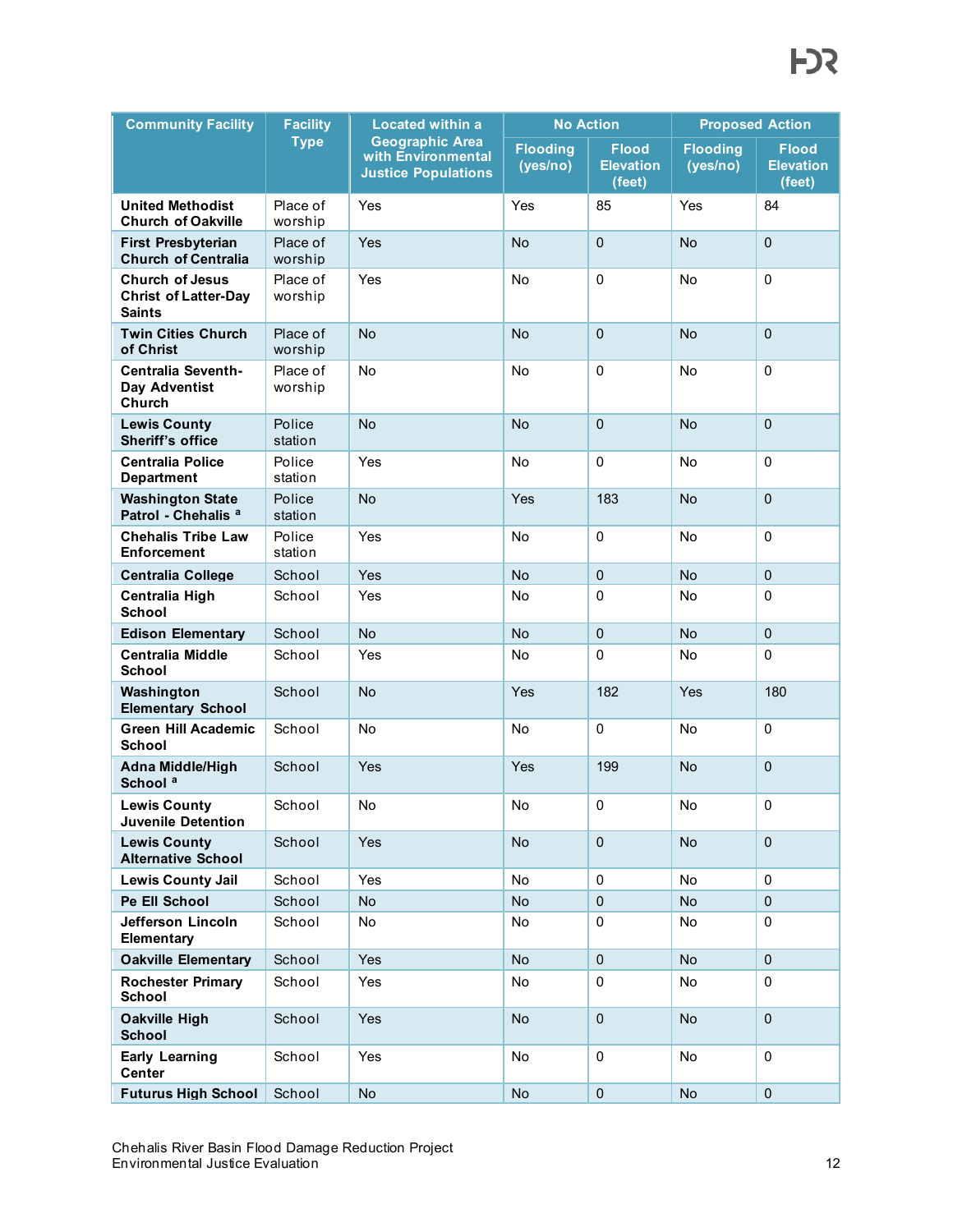| <b>Community Facility</b>                      | <b>Facility</b>                   | Located within a                                     |                             | <b>No Action</b>                           |                             | <b>Proposed Action</b>                     |  |
|------------------------------------------------|-----------------------------------|------------------------------------------------------|-----------------------------|--------------------------------------------|-----------------------------|--------------------------------------------|--|
|                                                | <b>Type</b><br>with Environmental | <b>Geographic Area</b><br><b>Justice Populations</b> | <b>Flooding</b><br>(yes/no) | <b>Flood</b><br><b>Elevation</b><br>(feet) | <b>Flooding</b><br>(yes/no) | <b>Flood</b><br><b>Elevation</b><br>(feet) |  |
| <b>Adna Elementary</b><br>School               | School                            | <b>No</b>                                            | <b>No</b>                   | $\mathbf{0}$                               | <b>No</b>                   | $\Omega$                                   |  |
| <b>Grand Mound</b><br>Elementary               | School                            | <b>No</b>                                            | <b>No</b>                   | $\Omega$                                   | <b>No</b>                   | $\Omega$                                   |  |
| <b>Fords Prairie</b><br>Elementary             | School                            | Yes                                                  | <b>No</b>                   | $\Omega$                                   | No                          | $\mathbf{0}$                               |  |
| <b>Boistfort School</b>                        | School                            | Yes                                                  | <b>No</b>                   | $\Omega$                                   | <b>No</b>                   | $\Omega$                                   |  |
| <b>Trojan Alternative</b><br>School            | School                            | No.                                                  | <b>No</b>                   | $\Omega$                                   | No                          | $\Omega$                                   |  |
| <b>Lewis County</b><br><b>Adventist School</b> | School                            | N <sub>o</sub>                                       | <b>No</b>                   | $\Omega$                                   | <b>No</b>                   | $\Omega$                                   |  |
| Centralia Christian<br><b>School</b>           | School                            | No                                                   | Yes                         | 182                                        | Yes                         | 179                                        |  |

<sup>a</sup> Facility would be flooded under the no action alternative but protected under the proposed project.

### **4.3 Residential Communities**

Under the no action alternative, 27,981 acres of the census tracts identified as containing an environmental justice population would be expected to experience flooding [\(Table 3](#page-12-0)[; Attachment](#page-15-0)  [A,](#page-15-0) Figures 21 to 28). With the implementation of the proposed project, the number of acres expected to experience flooding would be reduced to 26,194 [\(Table 3](#page-12-0)[, Attachment A,](#page-15-0) Figures 29 to 36). This would represent a 1,787-acre reduction in likely residential areas occupied by environmental justice populations that would be expected to experience flooding. Although the entirety of these areas is not strictly residential in nature and contains a mix of population types, this would still be representative of an approximate reduction in flooding on residential structures associated with environmental justice populations within the study area since much of the residential development in these census tracts is concentrated in flood-prone areas along the river.

Within these census tracts, there is also a beneficial impact on environmental justice residential populations from a reduction in the severity of flooding, as measured by flood elevation. As noted in [Table 3,](#page-12-0) the average change in flood elevation would be reduced by up to 3.08 feet. A reduction in the flood elevation may also represent a reduction in the duration of flooding in specific areas, resulting in a potential reduction in the damages to specific properties. In areas where flooding would not be eliminated, reducing the severity of flooding would be a long-term beneficial impact on residential environmental justice populations.

| <b>Environmental</b><br><b>Justice Census</b><br><b>Tract Experiencing</b><br><b>Flooding</b> | <b>Block</b><br><b>Group</b> | <b>Area of No Action</b><br><b>Flooding (acres)</b> | <b>Proposed Action</b><br><b>Flooding (acres)</b> | <b>Average Change in</b><br><b>Flood Elevation (feet)</b> |
|-----------------------------------------------------------------------------------------------|------------------------------|-----------------------------------------------------|---------------------------------------------------|-----------------------------------------------------------|
|                                                                                               | <b>BG 1</b>                  | 7,130.13                                            | 6,899.84                                          | $-1.22$                                                   |
| 127.3                                                                                         | <b>BG 1</b>                  | 1,796.93                                            | 1,604.23                                          | $-1.12$                                                   |
| 700                                                                                           | <b>BG 1</b>                  | 7,130.13                                            | 6,899.84                                          | $-1.22$                                                   |

#### <span id="page-12-0"></span>**Table 3. Residential Community Flooding**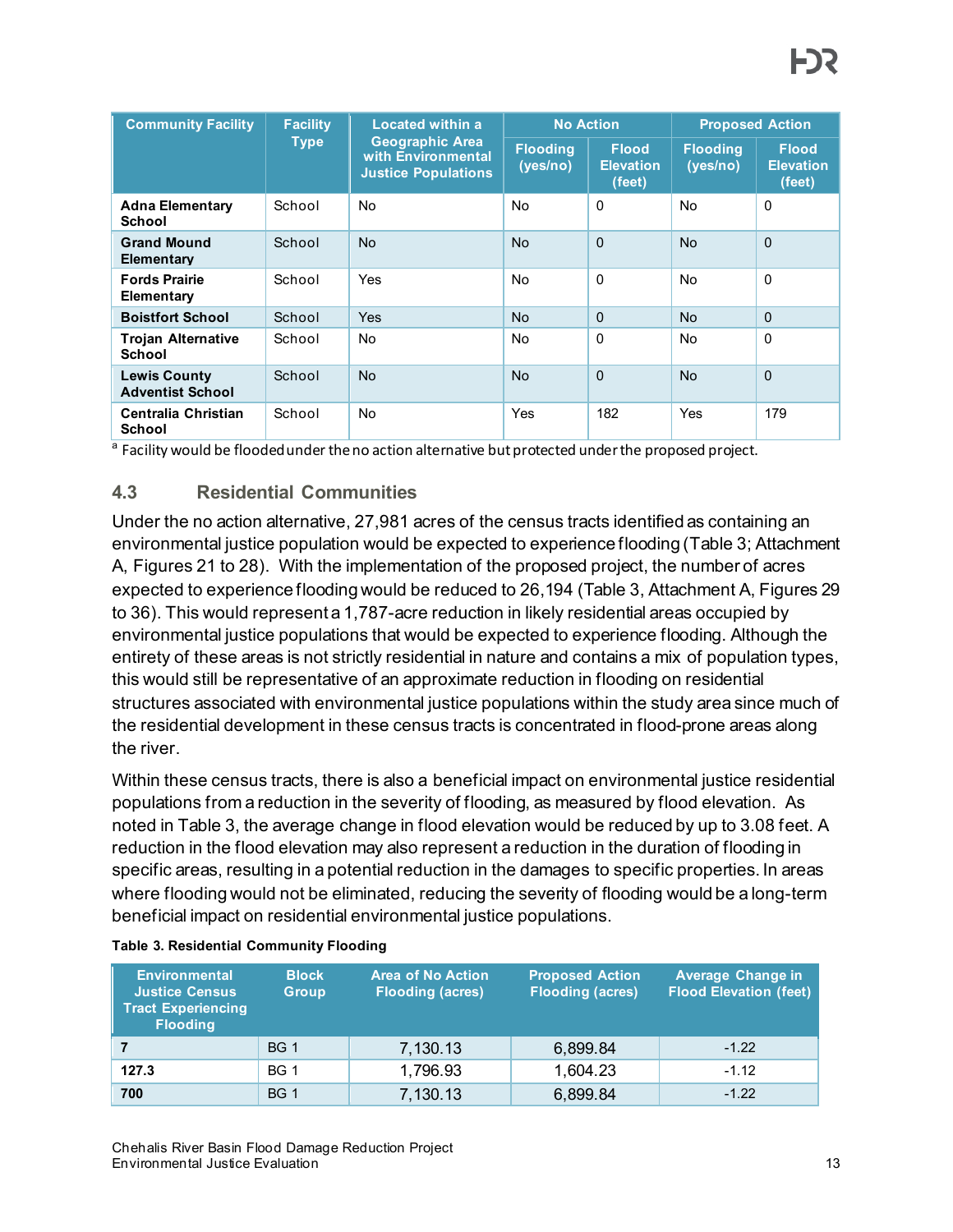| <b>Environmental</b><br><b>Justice Census</b><br><b>Tract Experiencing</b><br><b>Flooding</b> | <b>Block</b><br>Group | <b>Area of No Action</b><br><b>Flooding (acres)</b> | <b>Proposed Action</b><br><b>Flooding (acres)</b> | <b>Average Change in</b><br><b>Flood Elevation (feet)</b> |
|-----------------------------------------------------------------------------------------------|-----------------------|-----------------------------------------------------|---------------------------------------------------|-----------------------------------------------------------|
| 12720                                                                                         | <b>BG 1</b>           | 1,781.04                                            | 1,582.67                                          | $-0.70$                                                   |
| 12720                                                                                         | <b>BG 5</b>           | 3,157.24                                            | 2,935.20                                          | $-1.42$                                                   |
| 12730                                                                                         | <b>BG 1</b>           | 1,796.93                                            | 1,604.22                                          | $-1.12$                                                   |
| 970200                                                                                        | <b>BG 2</b>           | 57.22                                               | 49.77                                             | $-0.42$                                                   |
| 970300                                                                                        | <b>BG 1</b>           | 62.26                                               | 61.23                                             | 0.0                                                       |
| 970300                                                                                        | <b>BG 2</b>           | 883.97                                              | 825.52                                            | $-0.62$                                                   |
| 970300                                                                                        | BG <sub>4</sub>       | 24.20                                               | 23.78                                             | 0.0                                                       |
| 970400                                                                                        | BG <sub>1</sub>       | 33.21                                               | 33.21                                             | 0.0                                                       |
| 970400                                                                                        | BG <sub>3</sub>       | 26.65                                               | 26.65                                             | 0.0                                                       |
| 970500                                                                                        | BG <sub>2</sub>       | 93.89                                               | 93.32                                             | $-0.01$                                                   |
| 970600                                                                                        | BG <sub>1</sub>       | 86.77                                               | 75.19                                             | $-0.38$                                                   |
| 970600                                                                                        | BG <sub>2</sub>       | 135.70                                              | 96.05                                             | $-1.64$                                                   |
| 970700                                                                                        | BG <sub>2</sub>       | 34.25                                               | 17.38                                             | $-2.96$                                                   |
| 970700                                                                                        | BG <sub>3</sub>       | 72.11                                               | 40.34                                             | $-1.38$                                                   |
| 970700                                                                                        | BG <sub>4</sub>       | 557.28                                              | 436.41                                            | $-2.94$                                                   |
| 970800                                                                                        | <b>BG1</b>            | 516.71                                              | 456.33                                            | $-3.08$                                                   |
| 970800                                                                                        | BG <sub>2</sub>       | 1,174.78                                            | 1,053.26                                          | $-2.71$                                                   |
| 970800                                                                                        | <b>BG4</b>            | 25.98                                               | 18.75                                             | $-0.99$                                                   |
| 970900                                                                                        | <b>BG 1</b>           | 332.87                                              | 315.50                                            | $-0.93$                                                   |
| 970900                                                                                        | <b>BG 2</b>           | 11.87                                               | 8.70                                              | $-0.91$                                                   |
| 971000                                                                                        | <b>BG 1</b>           | 1,059.22                                            | 1,037.53                                          | $-0.56$                                                   |
|                                                                                               | <b>Total</b>          | 27,981.34                                           | 26, 194.92                                        | --                                                        |

# 5.0 Conclusions

There are 39 community facilities and 27,981 acres of environmental justice residential communities that would continue to be impacted by flooding under the no action alternative throughout the study area. With the implementation of the proposed project, the potential for flooding would be reduced in 14 of these facilities, and the acreage of flooding in residential communities would be reduced by 1,787 acres. These results indicate that the proposed project in comparison to the no action alternative serves to protect important community facilities and residential communities associated with environmental justice communities by either reducing or eliminating the threat of flooding to those facilities.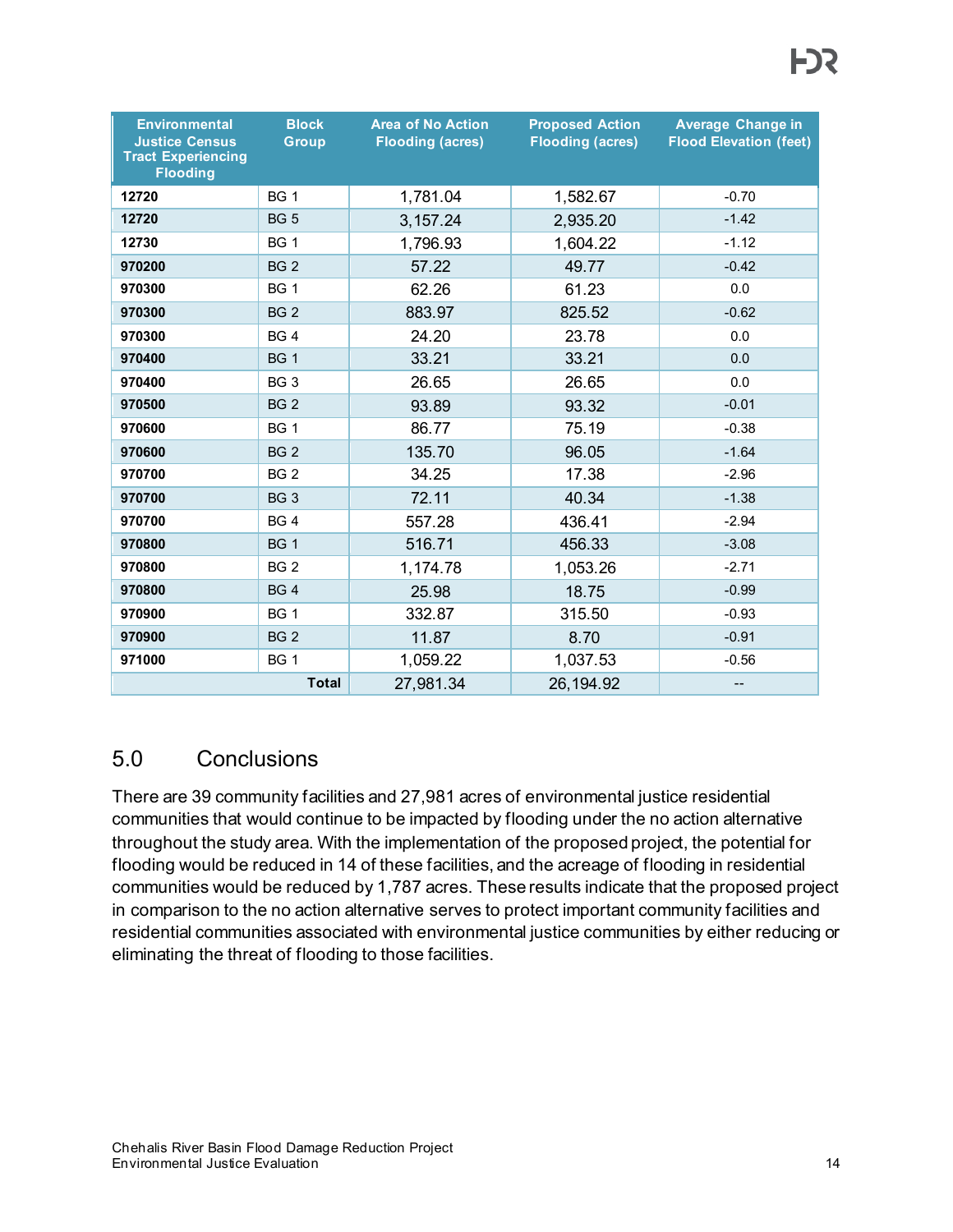## 6.0 References

- Anchor QEA (Anchor QEA, LLC). 2019a. Memorandum to: Andrea McNamara Doyle and Chrissy Bailey, Office of Chehalis Basin. Regarding: Chehalis River Basin Climate Change Flows and Flooding Results. May 6, 2019.
- Anchor QEA. 2019b. Chehalis-Centralia Airport Levee Wetland Delineation Report. Chehalis River Basin Flood Damage Reduction Proposed Project. Prepared for Washington Department of Ecology and U.S. Army Corps of Engineers. Prepared by Anchor QEA, LLC. May 2019.
- USEPA (U.S. Environmental Protection Agency). 1998. Environmental Justice. Available at: <https://www.epa.gov/environmentaljustice>
- WSE (Watershed Sciences and Engineering). 2019a. Memorandum to: Bob Montgomery, Anchor QEA, LLC. Regarding: Chehalis River Basin Hydrologic Modeling. February 28, 2019.
- WSE. 2019b. Memorandum to: Bob Montgomery, Anchor QEA, LLC. Regarding: Chehalis River Existing Conditions RiverFlow2D Model Development and Calibration. February 28, 2019.

## 7.0 Abbreviations List

| Anchor QEA       | Anchor QEA, LLC                                            |
|------------------|------------------------------------------------------------|
| cfs              | cubic feet per second                                      |
| <b>District</b>  | <b>Chehalis River Basin Flood Control Zone District</b>    |
| Ecology          | <b>Washington Department of Ecology</b>                    |
| <b>EIS</b>       | environmental impact statement                             |
| FRE              | flood retention expandable                                 |
| HDR.             | HDR Engineering, Inc.                                      |
| NEPA             | <b>National Environmental Policy Act</b>                   |
| proposed project | <b>Chehalis River Basin Flood Damage Reduction Project</b> |
| SEPA             | <b>State Environmental Policy Act</b>                      |
| ТM               | technical memorandum                                       |
| <b>USEPA</b>     | <b>U.S. Environmental Protection Act</b>                   |
| <b>WSE</b>       | <b>Watershed Sciences and Engineering</b>                  |
| WSEL             | <b>Water Surface Elevation</b>                             |
|                  |                                                            |